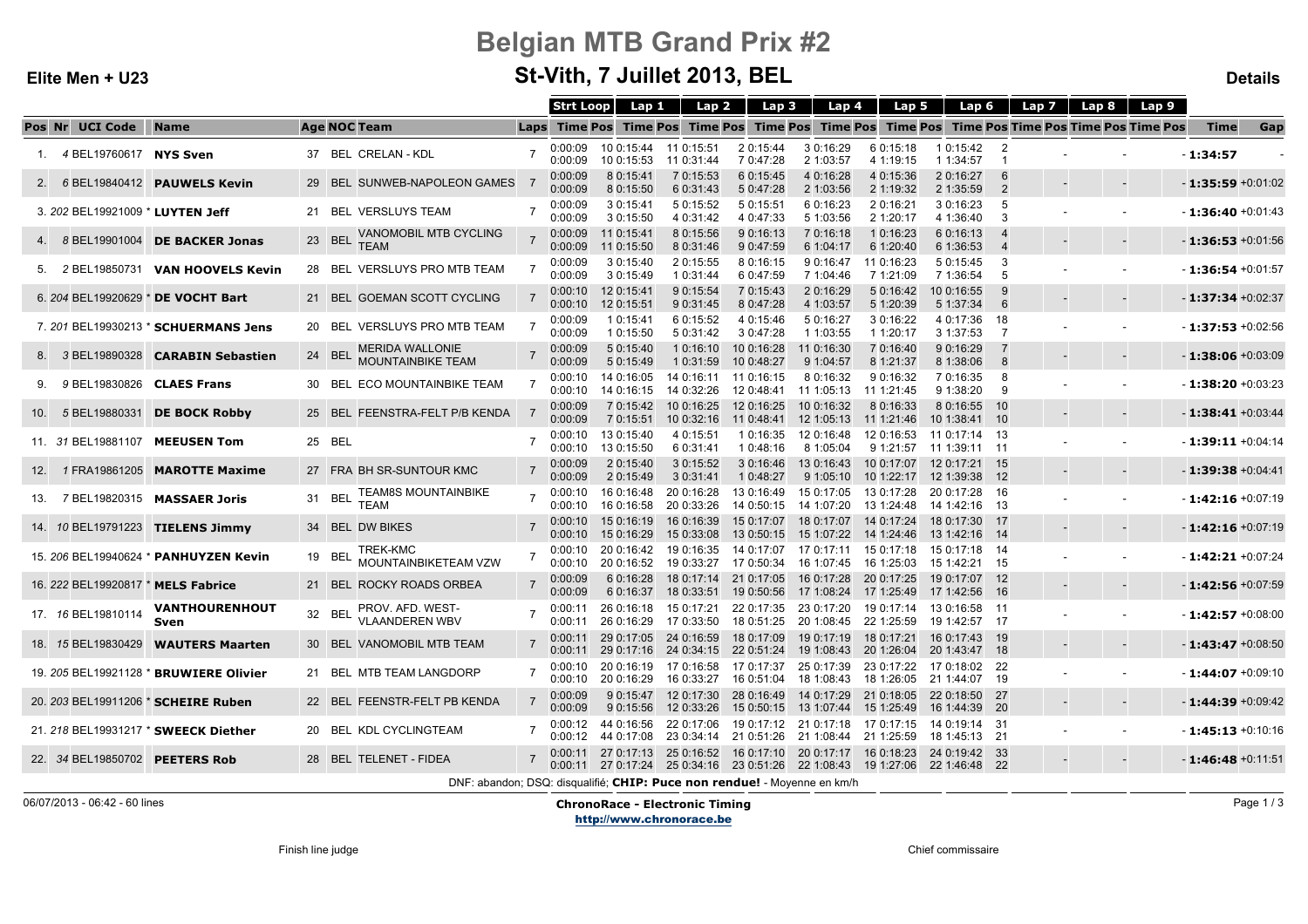#### Elite Men + U23

# Belgian MTB Grand Prix #2

## St-Vith, 7 Juillet 2013, BEL

#### Letters and the contract of the contract of the contract of the contract of the contract of the contract of the contract of the contract of the contract of the contract of the contract of the contract of the contract of th

|                                         |                                        |                                                                          | <b>Strt Loop</b>   | Lap 1                                | Lap 2                                                                                      | Lap 3                    | Lap 4                               | Lap 5                                                                           | Lap 6                                  |              | Lap 7 | Lap 8<br>Lap 9                                      |                      |          |
|-----------------------------------------|----------------------------------------|--------------------------------------------------------------------------|--------------------|--------------------------------------|--------------------------------------------------------------------------------------------|--------------------------|-------------------------------------|---------------------------------------------------------------------------------|----------------------------------------|--------------|-------|-----------------------------------------------------|----------------------|----------|
| Pos Nr UCI Code                         | <b>Name</b>                            | <b>Age NOC Team</b>                                                      |                    |                                      | Laps Time Pos Time Pos Time Pos Time Pos Time Pos                                          |                          |                                     |                                                                                 |                                        |              |       | <b>Time Pos Time Pos Time Pos Time Pos Time Pos</b> | Time                 | Gap      |
| 23. 219 BEL19920124                     | <b>VAN WIJMEERSCH</b><br><b>Bram</b>   | 21 BEL INTRASYS MTB DREAMTEAM                                            | 0:00:13<br>0:00:13 | 55 0:18:05                           | 55 0:17:52 38 0:17:48<br>40 0:35:53                                                        | 32 0:53:28               | 28 1:11:13                          | 30 0:17:35 24 0:17:45 24 0:17:52 21 0:18:00 21<br>27 1:29:05                    | 23 1:47:05 23                          |              |       |                                                     | $-1:47:05 +0:12:08$  |          |
|                                         | 24. 33 BEL19890101 BECKERS Ronald      | 24 BEL                                                                   | 0:00:10<br>0:00:10 | 19 0:17:26<br>19 0:17:36             | 31 0:17:23<br>30 0:34:59                                                                   | 23 0:17:45<br>25 0:52:44 | 28 0:17:57<br>25 1:10:41            | 25 0:18:24<br>24 1:29:05                                                        | 25 0:18:54 28<br>24 1:47:59 24         |              |       |                                                     | $-1:47:59 + 0:13:02$ |          |
| 25. 227 BEL19941219 * SOETE Daan        |                                        | 19 BEL APB - CYCLING TEAM                                                | 0:00:13            | $0.00:13$ 51 0:17:57                 | 51 0:17:44 35 0:17:55 32 0:18:10<br>35 0:35:52                                             | 30 0:54:02               | 32 0:18:20<br>33 1:12:22            | 28 0:18:06<br>30 1:30:28                                                        | 23 0:17:51 20<br>26 1:48:19 25         |              |       |                                                     | $-1:48:19 + 0:13:22$ |          |
|                                         |                                        | 26. 14 BEL19831123 VAN DEN EYNDE Micha 30 BEL BIKE INN TEAM HERENTALS    | 0:00:11<br>0:00:11 | 25 0:17:52<br>25 0:18:03             | 41 0:17:30<br>38 0:35:33                                                                   | 27 0:17:56<br>29 0:53:29 | 30 0:18:20<br>30 1:11:49            | 27 0:18:39<br>29 1:30:28                                                        | 26 0:18:27 23<br>27 1:48:55 26         |              |       |                                                     | $-1:48:55 + 0:13:58$ |          |
| 27. 12 BEL19880731                      | <b>SCHOLTES Brice</b>                  | 25 BEL MERIDA WALLONIE                                                   | 0:00:10<br>0:00:10 | 18 0:17:26                           | 18 0:17:16 28 0:17:39<br>28 0:35:05                                                        | 29 0:17:41<br>28 0:52:46 | 26 0:18:56<br>27 1:11:42            | 30 0:18:46<br>28 1:30:28                                                        | 28 0:18:44 25<br>28 1:49:12 27         |              |       |                                                     | $-1:49:12 +0:14:15$  |          |
| 28. 21 BEL19860722 FLION Jorgen         |                                        | 27 BEL THE BARRACUDA COMPANY                                             | 0:00:12<br>0:00:12 | 40 0:17:25<br>40 0:17:37             | 30 0:17:27                                                                                 | 26 0:17:41               | 27 0:18:10                          | 26 0:19:09<br>31 0:35:04 27 0:52:45 26 1:10:55 25 1:30:04 25 1:49:26 28         | 31 0:19:22 32                          |              |       |                                                     | $-1:49:26 + 0:14:29$ |          |
| 29. 210 BEL19940425 * CARA Boris        |                                        | 19 BEL LAPIEREE HOPE TEAM                                                | 0:00:11<br>0:00:11 | 33 0:17:53                           | 33 0:17:42 34 0:18:00 34 0:18:00<br>34 0:35:53                                             | 33 0:53:53               | 31 0:18:30<br>32 1:12:23            | 29 0:18:50<br>31 1:31:13                                                        | 29 0:18:29 24<br>29 1:49:42 29         |              |       |                                                     | $-1:49:42 +0:14:45$  |          |
|                                         | 30. 224 BEL19930712 * GELUYKENS Pieter | <b>MERIDA WALLONIE MTB</b><br>20 BEL<br><b>TEAM</b>                      | 0:00:10            | 24 0:16:58<br>$0.00:10$ 24 $0.17:08$ | 23 0:17:25<br>22 0:34:33                                                                   | 25 0:18:55<br>24 0:53:28 | 40 0:19:20<br>29 1:12:48            | 38 0:18:43<br>32 1:31:31                                                        | 27 0:18:49 26<br>30 1:50:20 30         |              |       |                                                     | $-1:50:20 + 0:15:23$ |          |
| 31. 13 BEL19890501 ELEN Sander          |                                        | 24 BEL TREK-KMC                                                          | 0:00:10            | 23 0:17:03                           | 0:00:10 23 0:16:53 21 0:17:08 20 0:17:54<br>21 0:34:11                                     | 20 0:52:05               | 29 0:18:56<br>23 1:11:01            | 30 0:20:51<br>26 1:31:52                                                        | 41 0:20:37 35<br>31 1:52:29 31         |              |       |                                                     | $-1:52:29 +0:17:32$  |          |
|                                         | 32. 207 BEL19940319 * DANIELS Nicolas  | 19 BEL SUPER BIKERS ECOLE VTT                                            |                    |                                      | 0:00:11 28 0:17:49 36 0:17:54<br>$0.00:11$ 28 0:18:00 36 0:35:54                           | 31 0:18:39<br>34 0:54:33 | 34 0:19:06<br>34 1:13:39            | 34 0:19:47<br>34 1:33:26                                                        | 35 0:20:19 34<br>32 1:53:45 32         |              |       |                                                     | $-1:53:45 + 0:18:48$ |          |
| 33. 226 BEL19941121                     | <b>CLOOSTERMANS</b><br>Mathias         | 19 BEL MTB RUDI HERENTALS                                                | 0:00:13<br>0:00:13 | 48 0:18:39<br>48 0:18:52             | 45 0:18:39<br>45 0:37:31                                                                   | 39 0:18:41               | 37 0:19:23<br>41 0:56:12 39 1:15:35 | 40 0:19:16<br>37 1:34:51                                                        | 33 0:18:55 29<br>35 1:53:46 33         |              |       |                                                     | $-1:53:46 + 0:18:49$ |          |
| 34. 217 BEL19930717 * MUES Matthias     |                                        | 20 BEL 4 BIKES MTB TEAM                                                  | 0:00:13<br>0:00:13 |                                      | 53 0:18:14 42 0:19:03<br>53 0:18:27 42 0:37:30 39 0:56:52 42 1:15:56                       | 41 0:19:22               | 42 0:19:04                          | 33 0:18:56<br>39 1:34:52                                                        | 30 0:19:12 30<br>37 1:54:04 34         |              |       |                                                     | $-1:54:04 +0:19:07$  |          |
| 35. 209 BEL19921023 * HEYLEN Glenn      |                                        | 21 BEL TEAM DWBIKES                                                      | 0:00:12<br>0:00:12 | 39 0:17:52<br>39 0:18:04             | 39 0:18:00<br>39 0:36:04                                                                   | 33 0:18:39<br>35 0:54:43 | 35 0:19:19<br>37 1:14:02            | 36 0:30:38                                                                      | 50 0:10:19<br>35 1:44:40 47 1:54:59 35 | -1           |       |                                                     | $-1:54:59 +0:20:02$  |          |
| 36. 225 FRA19941121 * TRIGO Florian     |                                        | 19 FRA SUPER BIKERS ECOLE VTT                                            | 0:00:14<br>0:00:14 | 56 0:17:52<br>56 0:18:06             | 40 0:18:11<br>41 0:36:17                                                                   | 36 0:18:26<br>36 0:54:43 | 33 0:18:56<br>36 1:13:39            | 32 0:20:05<br>33 1:33:44                                                        | 37 0:21:32 37<br>33 1:55:16 36         |              |       |                                                     | $-1:55:16 + 0:20:19$ |          |
|                                         | 37. 27 BEL19820812 KINDERMANS Ben      | 31 BEL TRUST MTB TEAM VZW                                                | 0:00:14<br>0:00:14 | 57 0:18:53<br>57 0:19:07             | 48 0:18:32 38 0:18:42 38 0:19:19<br>49 0:37:39                                             | 42 0:56:21               | 40 1:15:40                          | 37 0:19:11<br>38 1:34:51                                                        | 32 0:21:05<br>36 1:55:56               | - 36<br>- 37 |       |                                                     | $-1:55:56 + 0:20:59$ |          |
| 38. 18 BEL19880203 BEELEN Niels         |                                        | 25 BEL INTRASYS MTB DREAMTEAM                                            | 0:00:11            | $0:00:11$ 30 0:17:44                 | 30 0:17:33 32 0:18:09<br>32 0:35:53                                                        | 35 0:18:49<br>31 0:54:42 | 39 0:19:21<br>35 1:14:03            | 39 0:20:16<br>36 1:34:19                                                        | 39 0:22:04<br>34 1:56:23               | -38<br>-38   |       |                                                     | $-1:56:23 +0:21:26$  |          |
|                                         | 39. 20 BEL19890622 COLONVAL Adrien     | <b>TEAM VIPER GOOSSE</b><br>24 BEL<br>CONFECTION                         |                    |                                      | 0:00:11 35 0:18:32 44 0:19:07 43 0:18:59 41 0:19:08<br>0:00:11 35 0:18:43 44 0:37:50       | 43 0:56:49               | 41 1:15:57                          | 35 0:19:24<br>40 1:35:21 38                                                     | -34                                    |              |       |                                                     | $-1:35:21$           | -1 lap   |
|                                         | 40. 211 BEL19930713 * MALMEDY Dorian   | <b>TEAM VIPER GOOSSE</b><br>20 BEL<br><b>CONFECTION</b>                  |                    |                                      | $0:00:11$ 32 0:17:42 33 0:19:36<br>0:00:11 32 0:17:53 33 0:37:29 38 0:57:20 43 1:17:40     | 48 0:19:51               | 45 0:20:20                          | 43 0:20:03<br>42 1:37:43                                                        | - 36<br>- 39                           |              |       |                                                     | $-1:37:43$           | $-1$ lap |
| 41. 22 BEL19830224 GAUDY Cedric         |                                        | <b>BLANCS GILETS-</b><br>30 BEL<br><b>BARRACUDA</b>                      |                    | $0:00:13$ 48 0:19:06                 | $0:00:13$ 48 0:18:53 49 0:19:14 45 0:19:27<br>48 0:38:20                                   |                          | 44 0:19:52<br>45 0:57:47 45 1:17:39 | 42 0:20:15<br>41 1:37:54 40                                                     | -38                                    |              |       |                                                     | $-1:37:54$           | -1 lap   |
|                                         | 42. 26 BEL19880216 JACQUEMIN Denis     | <b>ESPACE CYCLES - LS</b><br>25 BEL<br><b>ALLOYS - G-SKIN</b>            | 0:00:13<br>0:00:13 | 54 0:19:28                           | 54 0:19:15  54 0:19:14  46 0:19:23<br>54 0:38:42 47 0:58:05                                |                          | 43 0:19:42                          | 41 0:20:19<br>46 1:17:47 43 1:38:06                                             | - 40<br>- 41                           |              |       |                                                     | $-1:38:06$           | $-1$ lap |
|                                         | 43. 215 BEL19921025 * HOYAUX Arnaud    | <b>TEAM VIPER GOOSSE</b><br>21 BEL<br><b>CONFECTION</b>                  | 0:00:12<br>0:00:12 |                                      | 38 0:18:50 47 0:19:18 47 0:20:16 49 0:20:56<br>38 0:19:02 47 0:38:20 44 0:58:36 47 1:19:32 |                          |                                     | 46 0:21:12 43<br>46 1:40:44 42                                                  |                                        |              |       |                                                     | $-1:40:44$           | $-1$ lap |
| 44. 23 BEL19860310 <b>GOOSEN Wouter</b> |                                        | AFDELING ANTWERPEN -<br>27 BEL<br><b>WBV</b>                             | 0:00:12            |                                      | 42 0:18:27 43 0:18:44 40 0:20:11                                                           |                          | 48 0:21:44                          | 47 0:22:39<br>0:00:12 42 0:18:39 43 0:37:23 37 0:57:34 44 1:19:18 45 1:41:57 43 | - 47                                   |              |       |                                                     | $-1:41:57$           | $-1$ lap |
|                                         |                                        | DNF: abandon; DSQ: disqualifié; CHIP: Puce non rendue! - Moyenne en km/h |                    |                                      |                                                                                            |                          |                                     |                                                                                 |                                        |              |       |                                                     |                      |          |

06/07/2013 - 06:42 - 60 lines

ChronoRace - Electronic Timing

http://www.chronorace.be

Page 2 / 3